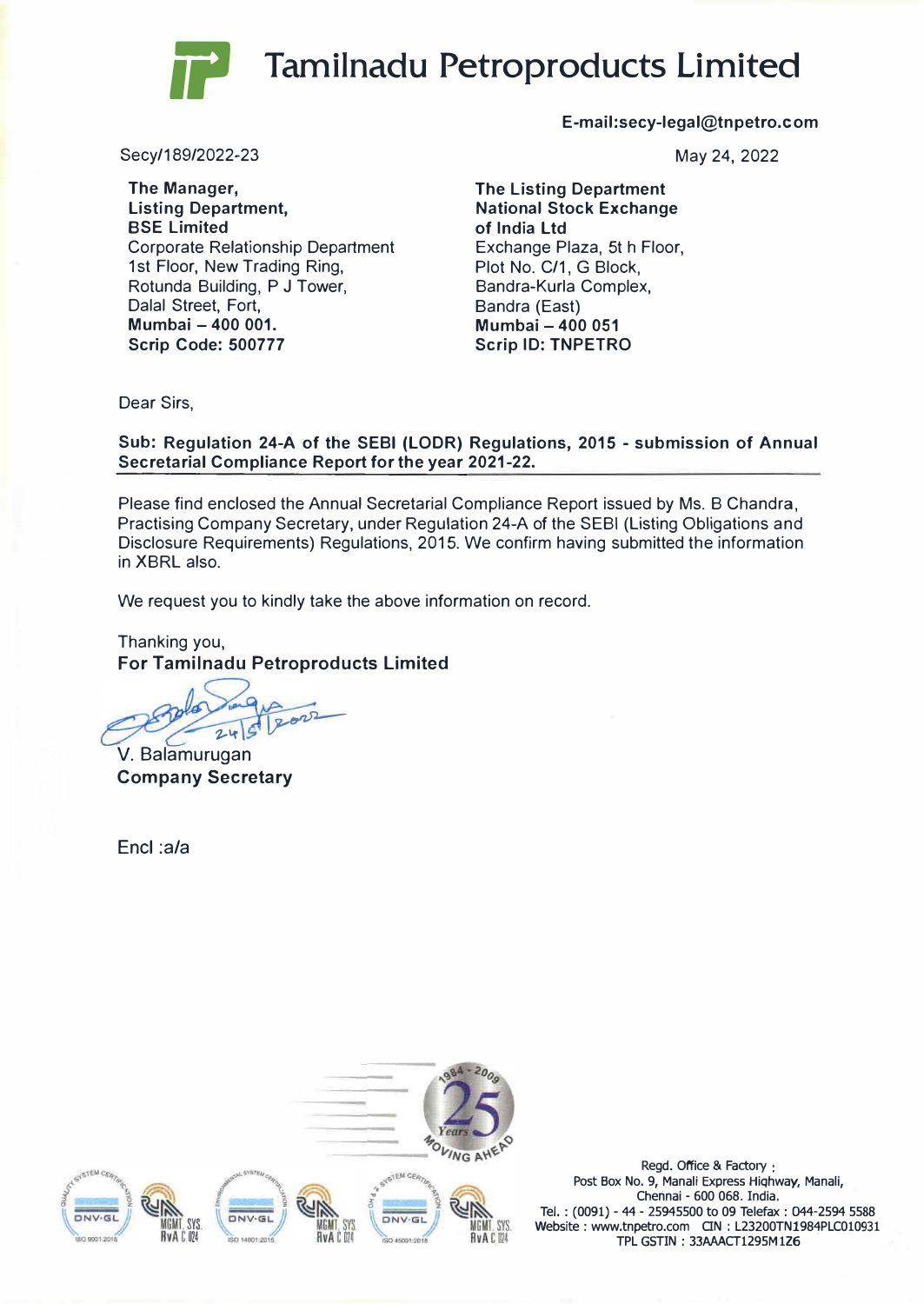

AG 3 RAGAMALIKA, **No.26, Kumaran Colony Main Road, Vadapalani,**  Chennai - **26** 

E-mail: bchandraandassociates@grnail.com **bchandracosecy@gmail.com H/P: 9840276313,9840375053** 

## **Annual Secretarial Compliance Report of Tamilnadu Petroproducts Limited (CTN L23200TN1984PLC010931) for the year ended 31.03.2022**

l/We, B Chandra, Practising Company Secretary holding Certificate of Practice No.7859 have examined:

(a) All the documents and records made available to us and explanation provided by Tamilnadu Petroproducts Limited (CTN L23200TN1984PLC0 10931)

(b) the filings/ submissions made by the listed entity to the stock exchanges,

(c) website of the listed entity,

(d) any other document/ filing, as may be relevant, which has been relied upon to make this certification,

for the year ended 31.03.2022 in respect of compliance with the provisions of:

(a) the Securities and Exchange Board of India Act, 1992 ("SEBI Act") and the Regulations, circulars, guidelines issued thereunder; and

(b) the Securities Contracts (Regulation) Act, 1956 ("SCRA"), rules made thereunder and the Regulations, circulars, guidelines issued thereunder by lhe Securities and Exchange Board of India ("SEBI");

The specific Regulations, whose provisions and the circulars/ guidelines issued thereunder, have been examined, include:-

(a) Securities and Exchange Board of India (Listing Obligations and Disclosure Requirements) Regulations, 2015;

(b) Securities and Exchange Board of India (Substantial Acquisition of Shares and Takeovers) Regulations, 2011;

(c) Securities and Exchange Board of India (Prohibition of Insider Trading) Regulations, 2015;

and circulars/ guidelines issued thereunder;

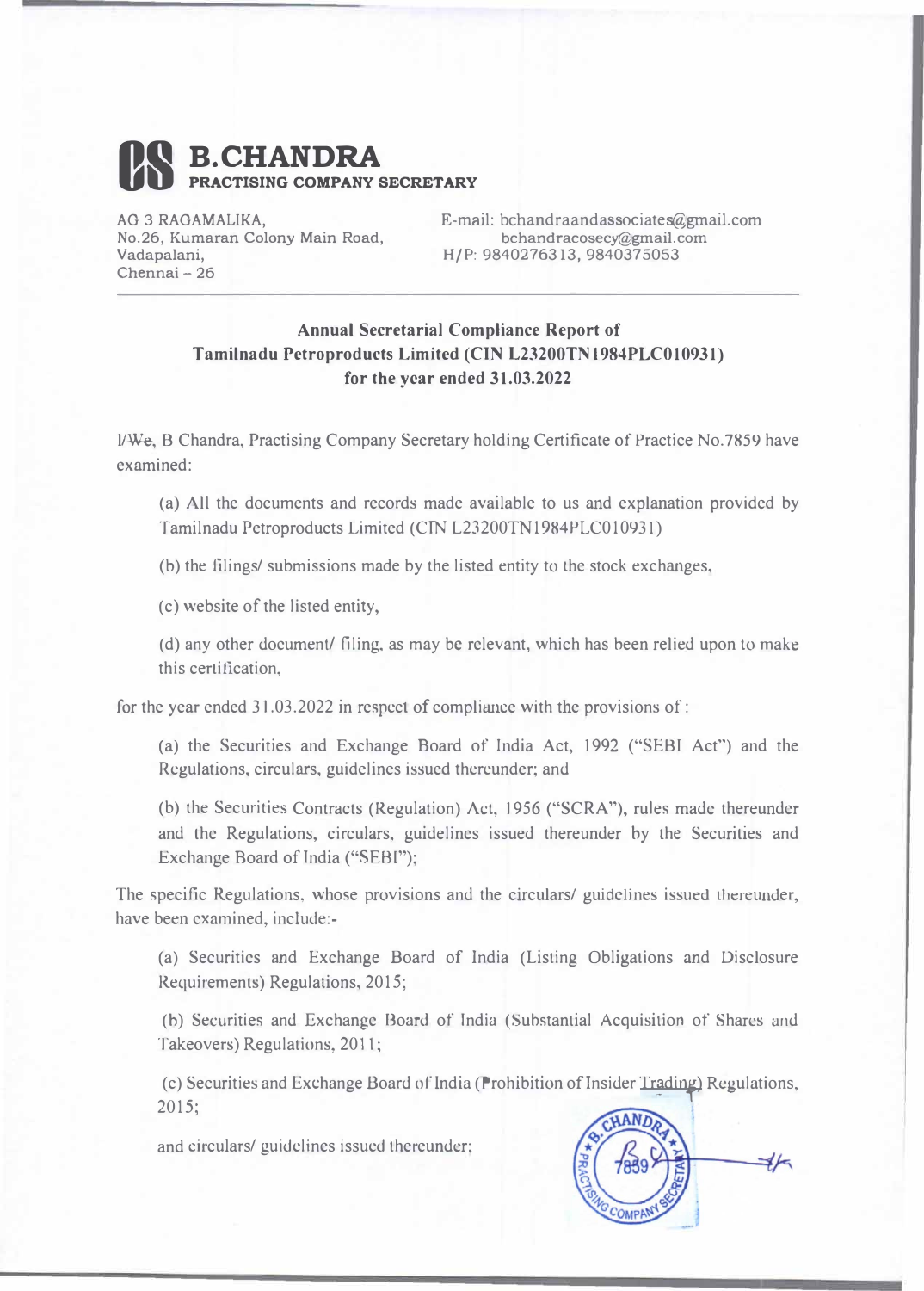The company, during the year, was not required to comply with the following regulations and consequently not required to maintain any books, papers, minute books or other records or file any forms/ returns under:

- a. The Securities and Exchange Board of India (Issue of Capital and Disclosure Requirements) Regulations 2018
- b. Securities and Exchange Board of India (Share Based Employee Benefits) Regulations, 2014
- c. The Securities and Exchange Board of India (Issue and Listing of Debt securities) Regulations 2018
- d. Securities and Exchange Board of India (Jssue and Listing of Non- Convertible and Redeemable Preference Shares) Regulations,2013;

e. The Securities and Exchange Hoard of India (Buy hack of Securities) Regulations, 2018 and based on the above examination, I hereby report that, during the Review Period:

(a) The listed entity has complied with the provisions of the above Regulations and circulars/ guidelines issued thereunder

| Sr. | Requirement<br>Compliance                                                                                                                                                       | Deviations | Observations/ Remarks of the                                                                                                   |  |
|-----|---------------------------------------------------------------------------------------------------------------------------------------------------------------------------------|------------|--------------------------------------------------------------------------------------------------------------------------------|--|
| No. | (Regulations/ circulars / guidelines                                                                                                                                            |            | <b>Practicing Company Secretary</b>                                                                                            |  |
|     | including specific clause)                                                                                                                                                      |            |                                                                                                                                |  |
|     | Regulation $18(2)(a)$ -The audit<br>committee shall meet at least four times<br>in a year and not more than one hundred<br>and twenty days shall elapse between<br>two meetings | 20 days    | A query was received from<br>Stock Exchanges and was<br>replied by the Company.<br>However no fine was levied<br>for the same. |  |

(b) The listed entity has maintained proper records under the provisions of the above Regulations and circulars/ guidelines issued thereunder insofar as it appears from my/our examination of those records.

(c) The following are the details of actions taken against the listed entity/ its promoters/ directors/ material subsidiaries either by SEBI or by Stock Exchanges (including under lhe Standard Operating Procedures issued by SEBI through various circulars) under the aforesaid Acts/ Regulations and circulars/ guidelines issued thereunder:

|     | Sr. No.   Action taken by | Details<br>violation |  | of Details of action Observations/ | taken $E.g.$ fines, remarks of<br>the<br>warning letter, Practicing Company<br>debarment, etc. Secretary, if any |  |  |  |  |
|-----|---------------------------|----------------------|--|------------------------------------|------------------------------------------------------------------------------------------------------------------|--|--|--|--|
| NIL |                           |                      |  |                                    |                                                                                                                  |  |  |  |  |

(d) The listed entity has taken the following actions to comply wilh the observations made in previous reports:

7859